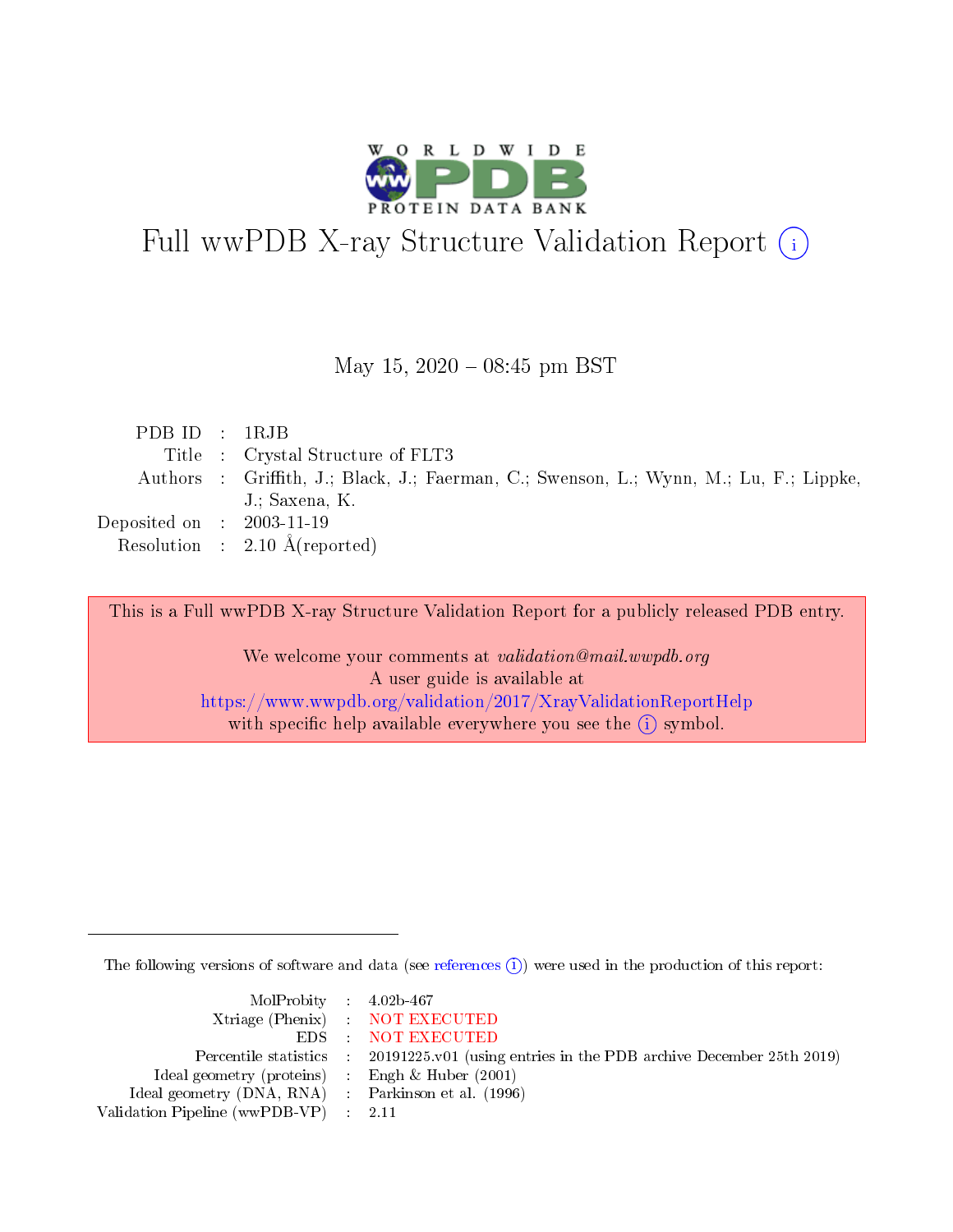## 1 [O](https://www.wwpdb.org/validation/2017/XrayValidationReportHelp#overall_quality)verall quality at a glance  $(i)$

The following experimental techniques were used to determine the structure: X-RAY DIFFRACTION

The reported resolution of this entry is 2.10 Å.

Percentile scores (ranging between 0-100) for global validation metrics of the entry are shown in the following graphic. The table shows the number of entries on which the scores are based.



| Metric                | Whole archive<br>$(\#\text{Entries})$ | Similar resolution<br>$(\#\text{Entries}, \text{resolution range}(\text{\AA}) )$ |  |  |
|-----------------------|---------------------------------------|----------------------------------------------------------------------------------|--|--|
| Clashscore            | 141614                                | $5710(2.10-2.10)$                                                                |  |  |
| Ramachandran outliers | 138981                                | $5647(2.10-2.10)$                                                                |  |  |
| Sidechain outliers    | 138945                                | $5648$ $(2.10-2.10)$                                                             |  |  |

The table below summarises the geometric issues observed across the polymeric chains and their fit to the electron density. The red, orange, yellow and green segments on the lower bar indicate the fraction of residues that contain outliers for  $\geq=3$ , 2, 1 and 0 types of geometric quality criteria respectively. A grey segment represents the fraction of residues that are not modelled. The numeric value for each fraction is indicated below the corresponding segment, with a dot representing fractions  $\leq=5\%$ 

Note EDS was not executed.

| Mol | $\cap$ hain | Length | Quality of chain |     |     |
|-----|-------------|--------|------------------|-----|-----|
|     |             |        |                  |     |     |
|     |             |        | 70%              | 15% | 13% |

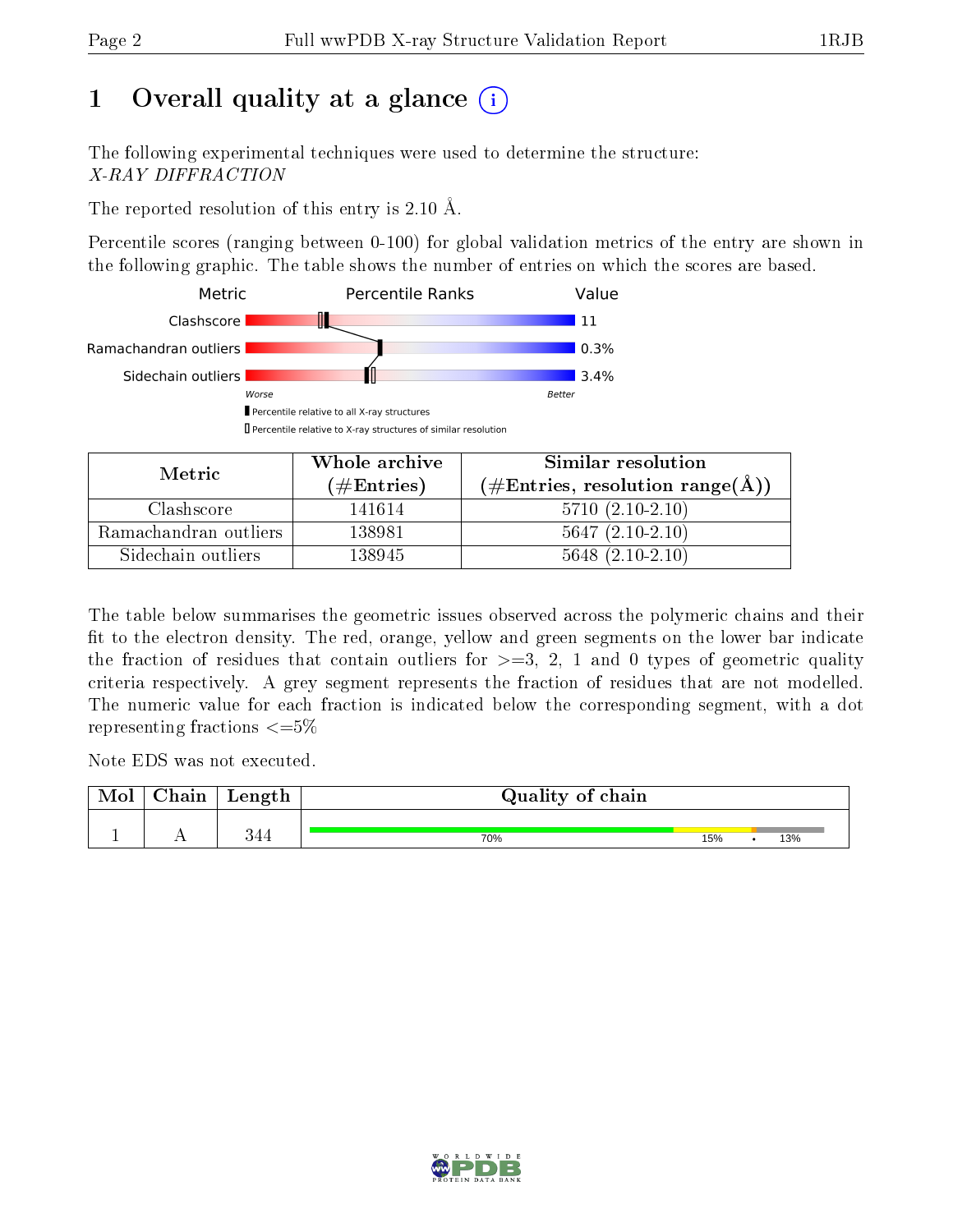# 2 Entry composition (i)

There are 2 unique types of molecules in this entry. The entry contains 2716 atoms, of which 0 are hydrogens and 0 are deuteriums.

In the tables below, the ZeroOcc column contains the number of atoms modelled with zero occupancy, the AltConf column contains the number of residues with at least one atom in alternate conformation and the Trace column contains the number of residues modelled with at most 2 atoms.

Molecule 1 is a protein called FL cytokine receptor.

| Mol | Chain | ' Residues | Atoms               |     |     |     |    | ZeroOcc∣ | $\mid$ AltConf $\mid$ | $\mid$ Trace $\mid$ |
|-----|-------|------------|---------------------|-----|-----|-----|----|----------|-----------------------|---------------------|
|     |       | 298        | $\rm Total$<br>2406 | 563 | 386 | 438 | 19 |          |                       |                     |

| Chain                 | Residue                  | Modelled | Actual           | Comment         | Reference         |
|-----------------------|--------------------------|----------|------------------|-----------------|-------------------|
| $\boldsymbol{A}$      | $\overline{\mathcal{L}}$ |          | <b>HIS</b>       | <b>DELETION</b> | <b>UNP P36888</b> |
| $\boldsymbol{A}$      | $\overline{?}$           |          | <b>ARG</b>       | <b>DELETION</b> | <b>UNP P36888</b> |
| $\overline{A}$        | $\overline{?}$           |          | <b>THR</b>       | <b>DELETION</b> | <b>UNP P36888</b> |
| $\boldsymbol{A}$      | $\overline{?}$           |          | TRP              | <b>DELETION</b> | <b>UNP P36888</b> |
| $\overline{A}$        | $\overline{?}$           |          | <b>THR</b>       | <b>DELETION</b> | <b>UNP P36888</b> |
| $\boldsymbol{\rm{A}}$ | $\ddot{?}$               |          | GLU              | <b>DELETION</b> | <b>UNP P36888</b> |
| $\boldsymbol{A}$      | $\overline{\cdot}$       |          | ILE              | <b>DELETION</b> | <b>UNP P36888</b> |
| $\boldsymbol{A}$      | $\overline{?}$           |          | PHE              | <b>DELETION</b> | <b>UNP P36888</b> |
| $\mathbf A$           | $\overline{?}$           |          | <b>LYS</b>       | <b>DELETION</b> | <b>UNP P36888</b> |
| $\boldsymbol{A}$      | $\overline{?}$           |          | GLU              | <b>DELETION</b> | <b>UNP P36888</b> |
| $\boldsymbol{A}$      | $\overline{?}$           |          | <b>HIS</b>       | <b>DELETION</b> | <b>UNP P36888</b> |
| $\bf{A}$              | $\overline{?}$           |          | <b>ASN</b>       | <b>DELETION</b> | <b>UNP P36888</b> |
| $\boldsymbol{A}$      | $\overline{?}$           |          | PHE              | <b>DELETION</b> | <b>UNP P36888</b> |
| $\boldsymbol{\rm{A}}$ | $\overline{?}$           |          | <b>SER</b>       | <b>DELETION</b> | <b>UNP P36888</b> |
| $\bf{A}$              | $\overline{?}$           |          | PHE              | <b>DELETION</b> | <b>UNP P36888</b> |
| $\boldsymbol{A}$      | $\overline{?}$           |          | <b>TYR</b>       | <b>DELETION</b> | <b>UNP P36888</b> |
| $\boldsymbol{A}$      | $\overline{?}$           |          | PRO              | <b>DELETION</b> | <b>UNP P36888</b> |
| $\bf{A}$              | $\overline{?}$           |          | <b>THR</b>       | <b>DELETION</b> | <b>UNP P36888</b> |
| $\bf{A}$              | $\overline{?}$           |          | PHE              | <b>DELETION</b> | <b>UNP P36888</b> |
| $\overline{\rm A}$    | $\overline{?}$           |          | GLN              | <b>DELETION</b> | <b>UNP P36888</b> |
| $\overline{A}$        | $\overline{?}$           |          | <b>SER</b>       | <b>DELETION</b> | <b>UNP P36888</b> |
| $\overline{A}$        | $\overline{?}$           |          | $\overline{HIS}$ | <b>DELETION</b> | <b>UNP P36888</b> |
| $\boldsymbol{A}$      | $\overline{\cdot}$       |          | PRO              | <b>DELETION</b> | <b>UNP P36888</b> |
| $\overline{A}$        | $\overline{?}$           |          | <b>ASN</b>       | <b>DELETION</b> | <b>UNP P36888</b> |
| $\overline{A}$        | $\overline{?}$           |          | <b>SER</b>       | <b>DELETION</b> | <b>UNP P36888</b> |
| $\boldsymbol{A}$      | $\overline{\cdot}$       |          | <b>SER</b>       | <b>DELETION</b> | <b>UNP P36888</b> |
| $\overline{\rm A}$    | $\overline{?}$           |          | <b>MET</b>       | <b>DELETION</b> | <b>UNP P36888</b> |

There are 51 discrepancies between the modelled and reference sequences:

Continued on next page...

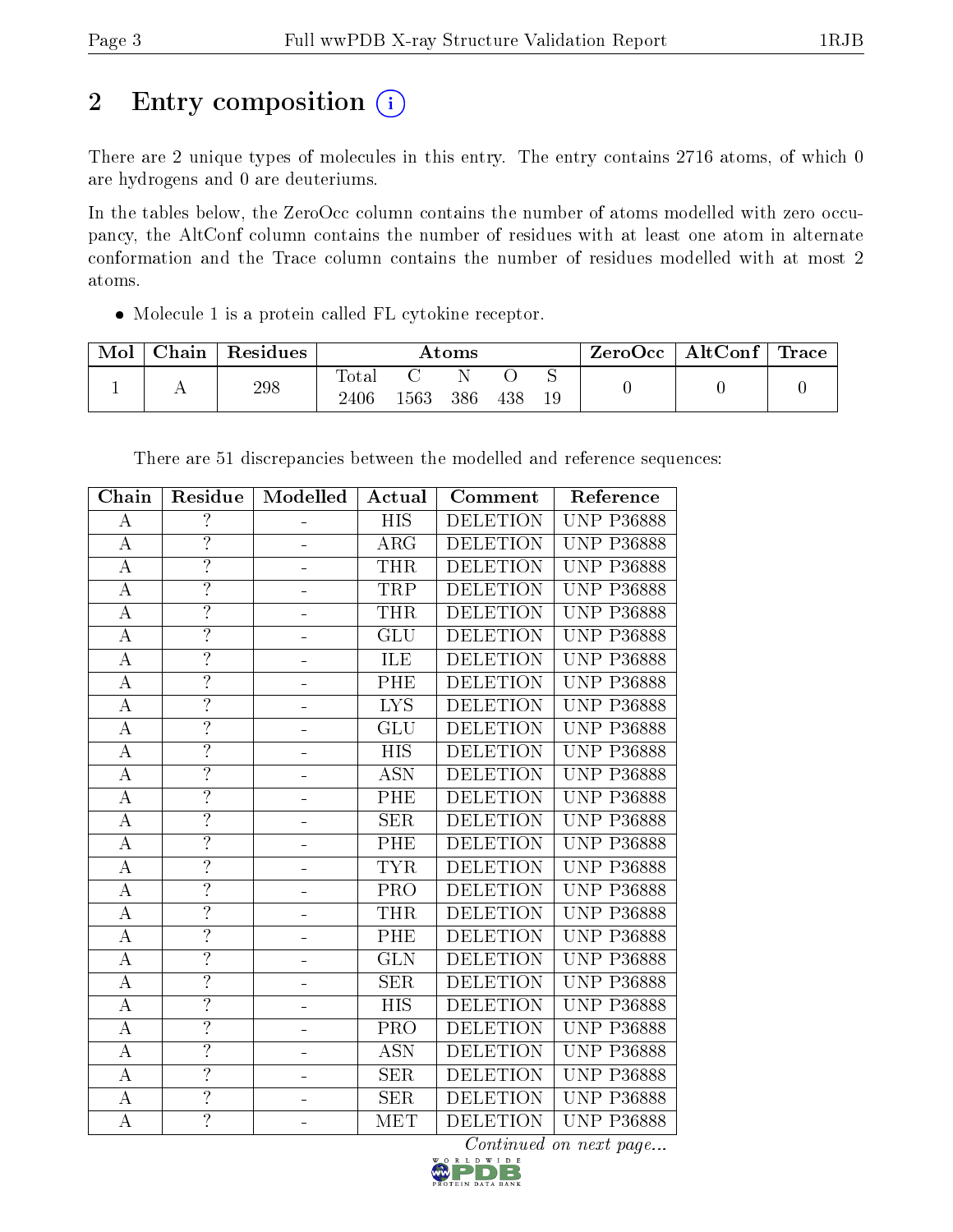| ${\bf Chain}$      | Residue                  | Modelled | Actual                    | Comment         | Reference         |
|--------------------|--------------------------|----------|---------------------------|-----------------|-------------------|
| A                  | $\overline{\cdot}$       |          | PRO                       | <b>DELETION</b> | <b>UNP P36888</b> |
| $\bf{A}$           | $\overline{\phantom{a}}$ |          | <b>GLY</b>                | <b>DELETION</b> | <b>UNP P36888</b> |
| $\boldsymbol{A}$   | $\overline{?}$           |          | <b>SER</b>                | <b>DELETION</b> | <b>UNP P36888</b> |
| $\boldsymbol{A}$   | $\overline{\cdot}$       |          | $\rm{ARG}$                | <b>DELETION</b> | <b>UNP P36888</b> |
| $\overline{\rm A}$ | ?                        |          | $\overline{\mathrm{GLU}}$ | <b>DELETION</b> | <b>UNP P36888</b> |
| $\boldsymbol{A}$   | $\overline{\cdot}$       |          | <b>VAL</b>                | <b>DELETION</b> | <b>UNP P36888</b> |
| $\boldsymbol{A}$   | $\overline{\cdot}$       |          | <b>GLN</b>                | <b>DELETION</b> | <b>UNP P36888</b> |
| $\overline{A}$     | $\overline{?}$           |          | ILE                       | <b>DELETION</b> | <b>UNP P36888</b> |
| $\bf{A}$           | $\overline{\cdot}$       |          | <b>HIS</b>                | <b>DELETION</b> | <b>UNP P36888</b> |
| $\overline{\rm A}$ | ?                        |          | PRO                       | <b>DELETION</b> | <b>UNP P36888</b> |
| $\boldsymbol{A}$   | $\overline{\cdot}$       |          | <b>ASP</b>                | <b>DELETION</b> | <b>UNP P36888</b> |
| $\boldsymbol{A}$   | ?                        |          | <b>SER</b>                | <b>DELETION</b> | <b>UNP P36888</b> |
| $\boldsymbol{A}$   | $\overline{?}$           |          | <b>ASP</b>                | <b>DELETION</b> | <b>UNP P36888</b> |
| $\boldsymbol{A}$   | $\overline{\cdot}$       |          | <b>GLN</b>                | <b>DELETION</b> | <b>UNP P36888</b> |
| $\boldsymbol{A}$   | $\overline{?}$           |          | ILE                       | <b>DELETION</b> | <b>UNP P36888</b> |
| $\boldsymbol{A}$   | $\overline{\cdot}$       |          | <b>SER</b>                | <b>DELETION</b> | <b>UNP P36888</b> |
| $\boldsymbol{A}$   | ?                        |          | $\overline{\text{GLY}}$   | <b>DELETION</b> | <b>UNP P36888</b> |
| $\boldsymbol{A}$   | $\overline{\cdot}$       |          | <b>LEU</b>                | <b>DELETION</b> | <b>UNP P36888</b> |
| $\bf{A}$           | $\overline{\cdot}$       |          | <b>HIS</b>                | <b>DELETION</b> | <b>UNP P36888</b> |
| $\boldsymbol{A}$   | $\overline{?}$           |          | <b>GLY</b>                | <b>DELETION</b> | <b>UNP P36888</b> |
| $\boldsymbol{A}$   | $\overline{\cdot}$       |          | <b>ASN</b>                | <b>DELETION</b> | <b>UNP P36888</b> |
| $\boldsymbol{A}$   | $\overline{\cdot}$       |          | <b>SER</b>                | <b>DELETION</b> | <b>UNP P36888</b> |
| $\boldsymbol{A}$   | $\overline{\cdot}$       |          | PHE                       | <b>DELETION</b> | <b>UNP P36888</b> |
| А                  | $\overline{?}$           |          | <b>HIS</b>                | <b>DELETION</b> | <b>UNP P36888</b> |

Continued from previous page...

• Molecule 2 is water.

|  | $\mid$ Mol $\mid$ Chain $\mid$ Residues $\mid$ | Atoms               | $^\shortparallel$ ZeroOcc   AltConf |  |
|--|------------------------------------------------|---------------------|-------------------------------------|--|
|  | 310                                            | Total<br>310<br>310 |                                     |  |

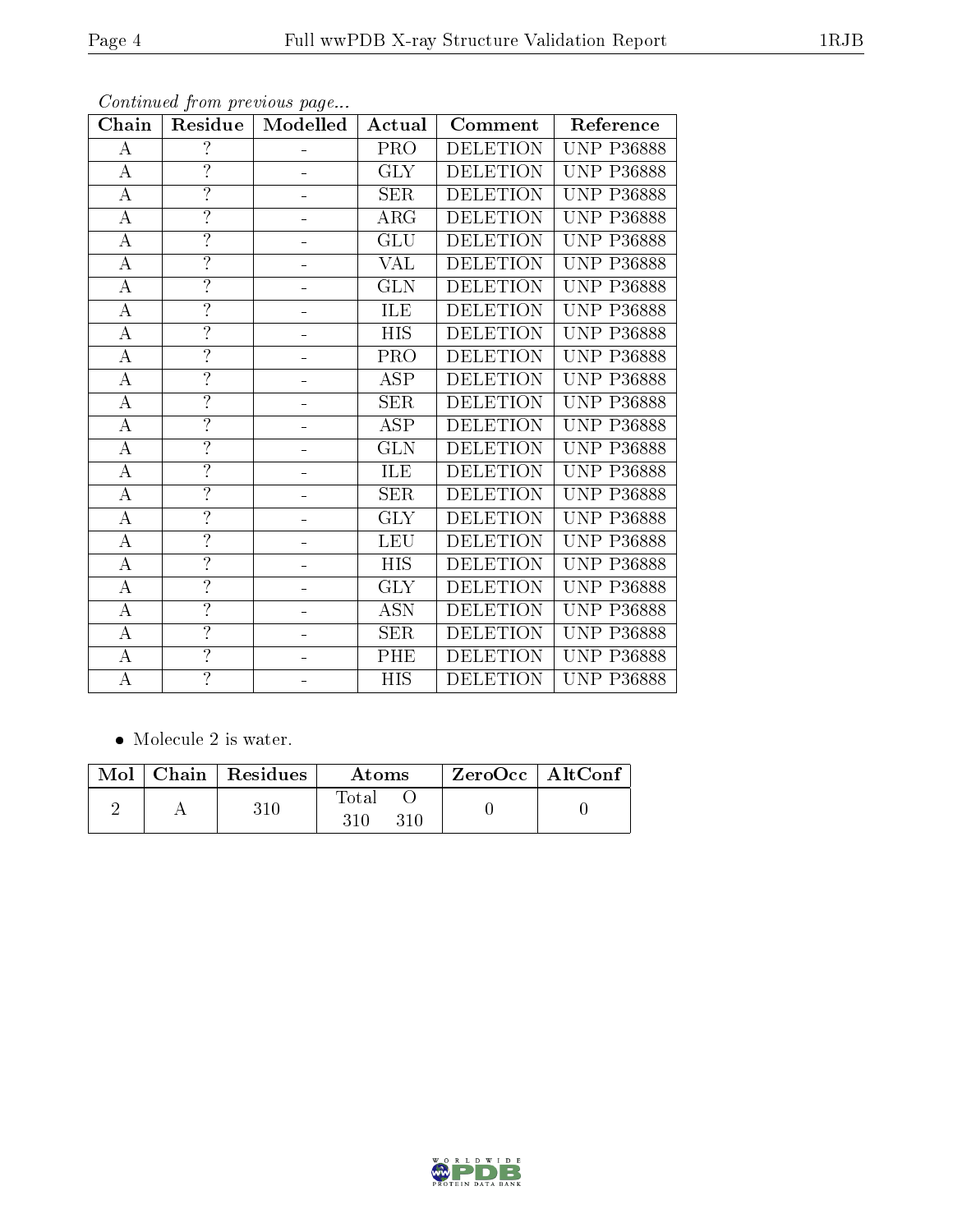## 3 Residue-property plots  $(i)$

These plots are drawn for all protein, RNA and DNA chains in the entry. The first graphic for a chain summarises the proportions of the various outlier classes displayed in the second graphic. The second graphic shows the sequence view annotated by issues in geometry. Residues are colorcoded according to the number of geometric quality criteria for which they contain at least one outlier: green  $= 0$ , yellow  $= 1$ , orange  $= 2$  and red  $= 3$  or more. Stretches of 2 or more consecutive residues without any outlier are shown as a green connector. Residues present in the sample, but not in the model, are shown in grey.

Note EDS was not executed.

• Molecule 1: FL cytokine receptor



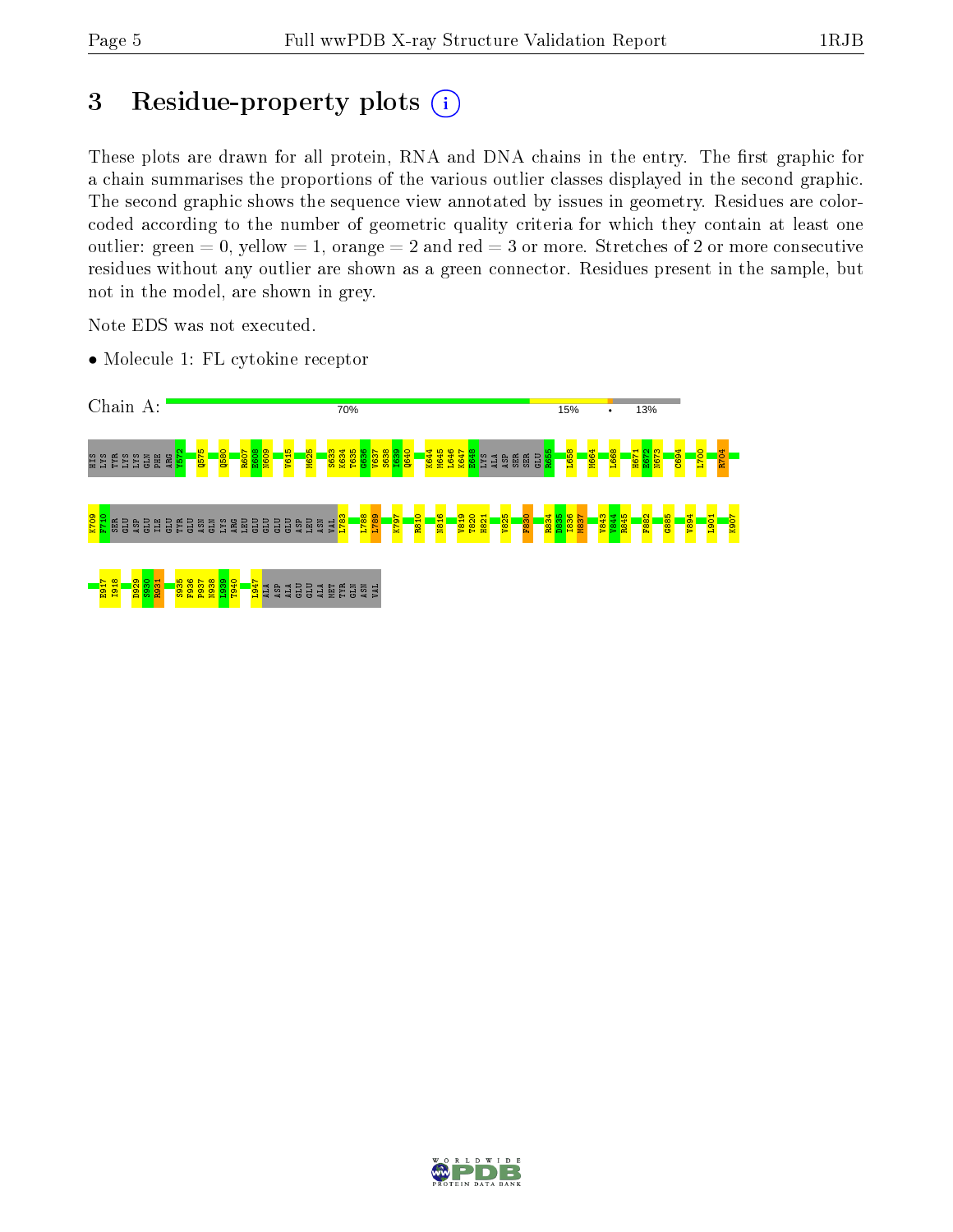## 4 Data and refinement statistics  $(i)$

Xtriage (Phenix) and EDS were not executed - this section is therefore incomplete.

| Property                               | Value                                                        | Source    |  |
|----------------------------------------|--------------------------------------------------------------|-----------|--|
| Space group                            | P 43 21 2                                                    | Depositor |  |
| Cell constants                         | $80.65\text{\AA}$<br>$80.65\text{\AA}$<br>$150.12\text{\AA}$ | Depositor |  |
| a, b, c, $\alpha$ , $\beta$ , $\gamma$ | $90.00^\circ$<br>$90.00^\circ$<br>$90.00^\circ$              |           |  |
| Resolution $(A)$                       | 29.26<br>- 2.10                                              | Depositor |  |
| % Data completeness                    | $99.1(29.26-2.10)$                                           | Depositor |  |
| (in resolution range)                  |                                                              |           |  |
| $\mathrm{R}_{merge}$                   | 0.06                                                         | Depositor |  |
| $\mathrm{R}_{sym}$                     | (Not available)                                              | Depositor |  |
| Refinement program                     | <b>CNX 2000</b>                                              | Depositor |  |
| $R, R_{free}$                          | 0.210<br>0.248<br>$\mathbf{A}^{\text{max}}$                  | Depositor |  |
| Estimated twinning fraction            | No twinning to report.                                       | Xtriage   |  |
| Total number of atoms                  | 2716                                                         | wwPDB-VP  |  |
| Average B, all atoms $(A^2)$           | 40.0                                                         | wwPDB-VP  |  |

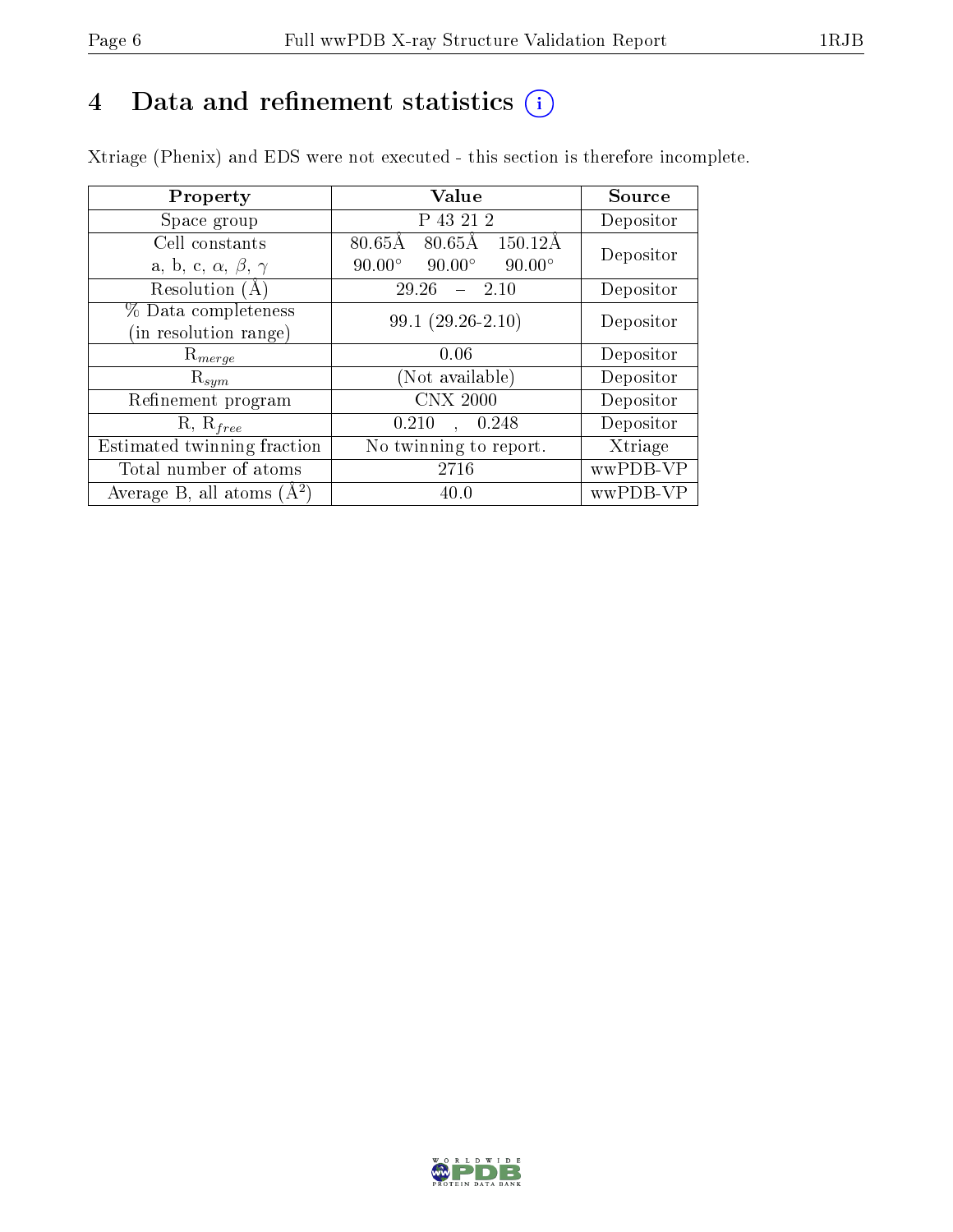# 5 Model quality  $(i)$

### 5.1 Standard geometry  $\overline{()}$

The Z score for a bond length (or angle) is the number of standard deviations the observed value is removed from the expected value. A bond length (or angle) with  $|Z| > 5$  is considered an outlier worth inspection. RMSZ is the root-mean-square of all Z scores of the bond lengths (or angles).

| Mol | Chain |      | Bond lengths       | Bond angles |                   |  |
|-----|-------|------|--------------------|-------------|-------------------|--|
|     |       | RMSZ | $\vert \#  Z  > 5$ | RMSZ        | $\# Z  > 5$       |  |
|     |       | 0.52 | 0/2464             | 0.72        | $1/3325$ $(0.0\%$ |  |

There are no bond length outliers.

All (1) bond angle outliers are listed below:

|  |  |                           | $\mid$ Mol $\mid$ Chain $\mid$ Res $\mid$ Type $\mid$ Atoms $\mid$ Z $\mid$ Observed( <sup>o</sup> ) $\mid$ Ideal( <sup>o</sup> ) $\mid$ |          |
|--|--|---------------------------|------------------------------------------------------------------------------------------------------------------------------------------|----------|
|  |  | 821   HIS   N-CA-C   5.52 | 125.91                                                                                                                                   | - 111 00 |

There are no chirality outliers.

There are no planarity outliers.

### 5.2 Too-close contacts  $(i)$

In the following table, the Non-H and H(model) columns list the number of non-hydrogen atoms and hydrogen atoms in the chain respectively. The H(added) column lists the number of hydrogen atoms added and optimized by MolProbity. The Clashes column lists the number of clashes within the asymmetric unit, whereas Symm-Clashes lists symmetry related clashes.

| Mol |      |      | Chain   Non-H   H(model)   H(added)   Clashes   Symm-Clashes |
|-----|------|------|--------------------------------------------------------------|
|     | 2406 | 2369 |                                                              |
|     |      |      |                                                              |
|     |      | 2369 |                                                              |

The all-atom clashscore is defined as the number of clashes found per 1000 atoms (including hydrogen atoms). The all-atom clashscore for this structure is 11.

All (52) close contacts within the same asymmetric unit are listed below, sorted by their clash magnitude.

| Atom-1                       | Atom-2         | Interatomic<br>distance $(A)$ | `llash<br>overlap $(A)$ |
|------------------------------|----------------|-------------------------------|-------------------------|
| 1 · A · 789 · I EII · HD19 · | 1 A 947 LEU HG | -40                           |                         |

Continued on next page...

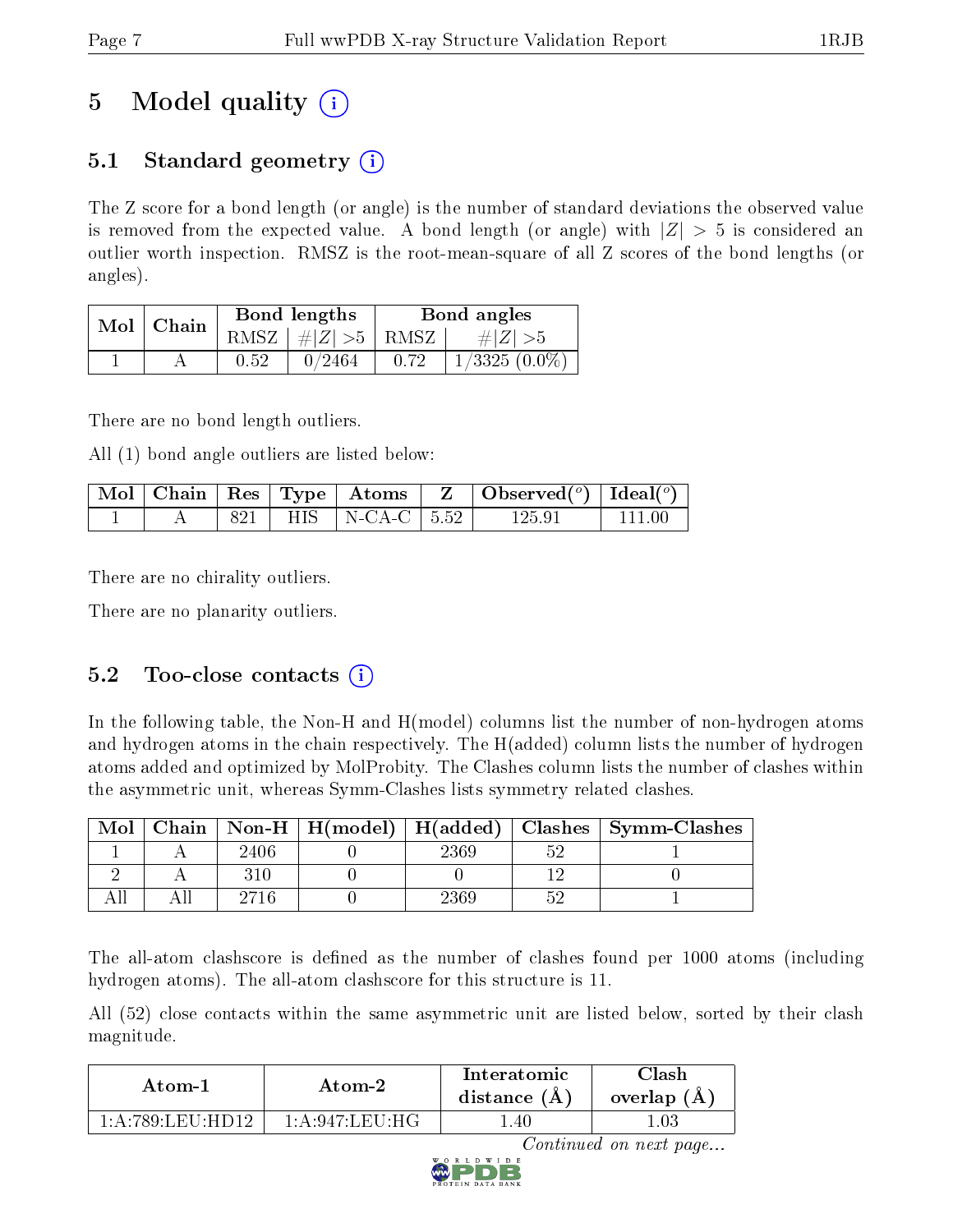|                      | Commaca jibin previous page |                               | Clash         |
|----------------------|-----------------------------|-------------------------------|---------------|
| Atom-1               | Atom-2                      | Interatomic<br>distance $(A)$ | overlap $(A)$ |
| 1:A:671:HIS:HD2      | 1:A:673:ASN:H               | 1.15                          | 0.90          |
| 1: A:671: HIS:CD2    | 1: A:673:ASN:H              | 1.92                          | 0.86          |
| 1: A:694: CYS: HA    | 1: A:820:THR:HG22           | 1.58                          | 0.83          |
| 1:A:694:CYS:HA       | 1: A:820:THR:CG2            | 2.18                          | 0.74          |
| 1:A:836:ILE:HD12     | 1:A:837:MET:N               | 2.03                          | 0.73          |
| 1:A:935:SER:H        | 1: A:938: ASN: HD22         | 1.37                          | 0.72          |
| 1: A:820:THR:HG21    | 2:A:170:HOH:O               | 1.98                          | 0.63          |
| 1:A:783:LEU:N        | 2:A:305:HOH:O               | 2.32                          | 0.63          |
| 1:A:671:HIS:HD2      | 1: A:673:ASN:N              | 1.94                          | 0.61          |
| 1:A:580:GLN:NE2      | 2:A:200:HOH:O               | 2.32                          | 0.60          |
| 1:A:843:VAL:HG21     | 1:A:894:VAL:HG11            | 1.84                          | 0.58          |
| 1: A:907: LYS: HE2   | 2:A:262:HOH:O               | 2.06                          | 0.56          |
| 1:A:644:LYS:HE3      | 2:A:263:HOH:O               | 2.05                          | 0.56          |
| 1: A:615: VAL:HG22   | 1: A:625: MET:SD            | 2.46                          | 0.55          |
| 1: A:837:MET:HA      | 1: A:837: MET:CE            | 2.37                          | 0.55          |
| 1:A:789:LEU:HD23     | 1:A:918:ILE:HD11            | 1.90                          | 0.54          |
| 1:A:704:ARG:HD3      | 1: A:885: GLY:O             | 2.09                          | 0.53          |
| 1:A:637:VAL:HG12     | 1:A:638:SER:N               | 2.23                          | 0.53          |
| 1:A:797:LYS:HE2      | 1: A:940:THR:HG21           | 1.92                          | 0.52          |
| 1:A:931:ARG:NH2      | 2: A:87: HOH:O              | 2.42                          | 0.52          |
| 1: A:935: SER:O      | 1:A:938:ASN:HB2             | 2.13                          | 0.49          |
| 1:A:633:SER:O        | 1: A:635:THR:N              | 2.46                          | 0.48          |
| 1:A:816:ASN:ND2      | 1:A:830:PHE:H               | 2.11                          | 0.48          |
| 1: A:700: LEU:O      | 1:A:704:ARG:HG3             | $\overline{2}.13$             | 0.48          |
| 1:A:935:SER:H        | 1:A:938:ASN:ND2             | 2.08                          | 0.47          |
| 1:A:929:ASP:OD2      | 1:A:931:ARG:HD3             | 2.14                          | 0.47          |
| 1:A:820:THR:HG22     | 2:A:155:HOH:O               | 2.15                          | 0.46          |
| 1:A:836:ILE:HD12     | 1: A:836: ILE:C             | 2.35                          | 0.46          |
| 1:A:635:THR:HG23     | 2:A:180:HOH:O               | 2.15                          | 0.46          |
| 1:A:882:PHE:CZ       | 1:A:918:ILE:HD13            | 2.50                          | 0.46          |
| 1: A:625: MET:HG3    | 1: A:645: MET:HE1           | 1.98                          | 0.46          |
| 1: A:647:LYS:NZ      | 2:A:205:HOH:O               | 2.50                          | 0.44          |
| $1: A:789: LEU:$ CD2 | 1: A:918: ILE: HD11         | 2.47                          | 0.44          |
| 1:A:575:GLN:HE21     | 1:A:810:ARG:HB2             | 1.81                          | 0.44          |
| 1: A:625: MET:HG3    | 1: A:645:MET:CE             | 2.48                          | 0.43          |
| 1:A:816:ASN:HD21     | 1: A:834:ARG:HH22           | 1.66                          | 0.43          |
| 1:A:797:LYS:NZ       | 1: A:940:THR:HG21           | 2.33                          | 0.43          |
| 1: A:931:ARG:NE      | 2:A:304:HOH:O               | 2.50                          | 0.43          |
| 1:A:797:LYS:CE       | 1: A:940:THR:HG21           | 2.49                          | 0.42          |
| 1: A:694: CYS:SG     | 1: A:820:THR:HG23           | 2.59                          | 0.42          |
| $1: A:936:$ PHE:N    | 1: A:937: PRO:HD2           | 2.34                          | 0.42          |

Continued from previous page.

Continued on next page...

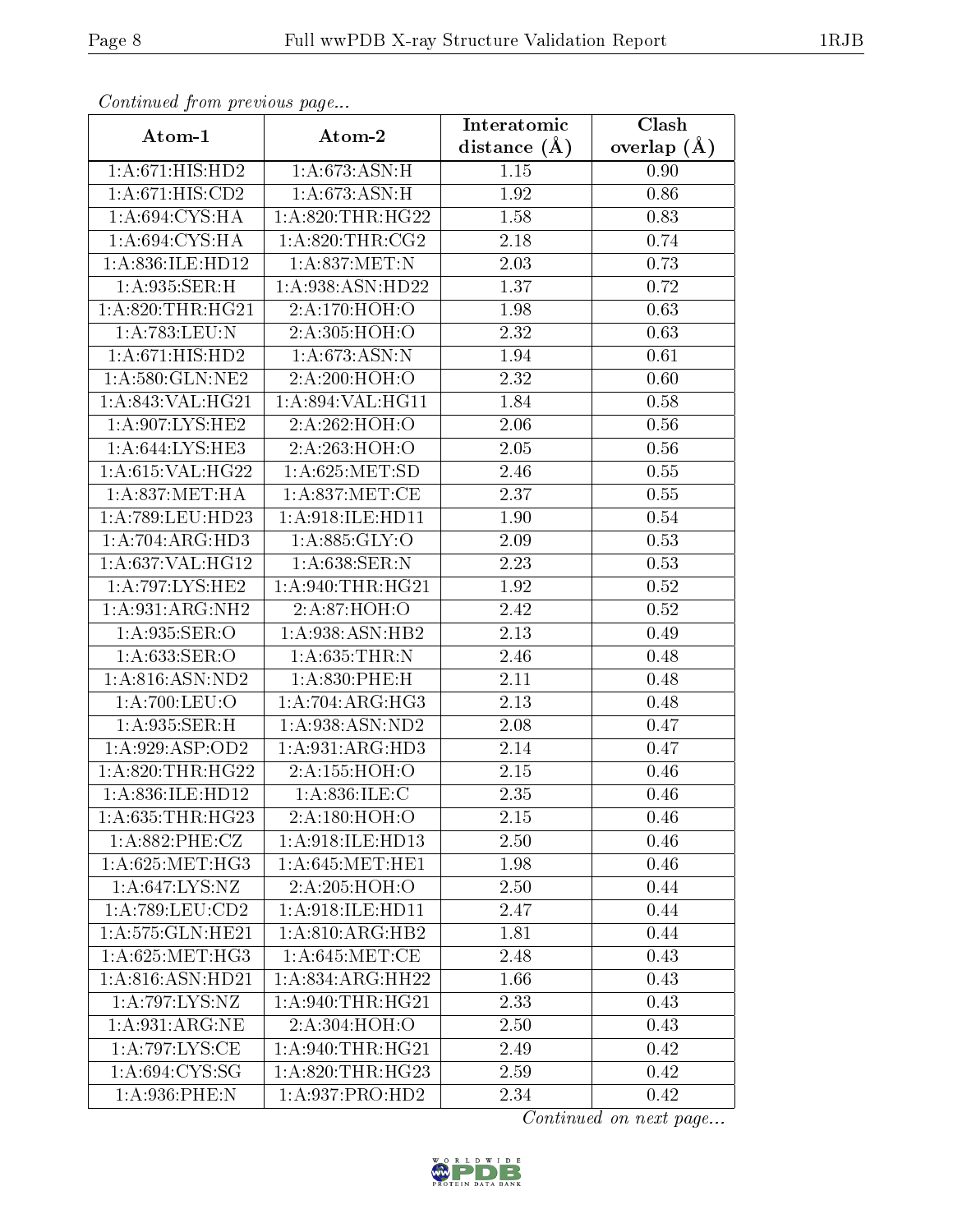| Atom- $1$           | Atom-2             | Interatomic<br>distance $(\AA)$ | Clash<br>overlap $(A)$ |
|---------------------|--------------------|---------------------------------|------------------------|
| 1:A:709:LYS:HA      | 1:A:709:LYS:HD3    | 1.83                            | 0.42                   |
| 1: A:609: ASN:N     | 1: A:609: ASN:HD22 | 2.16                            | 0.42                   |
| 1: A:607: ARG:HD3   | 2:A:293:HOH:O      | 2.19                            | 0.41                   |
| 1: A:635:THR:C      | 1: A:637: VAL:H    | 2.23                            | 0.41                   |
| 1: A:646:LEU:HG     | 1: A:658:LEU:HD22  | 2.02                            | 0.41                   |
| 1: A:640: GLN: HG3  | 2:A:174:HOH:O      | 2.20                            | 0.41                   |
| 1:A:819:VAL:HG22    | 1: A:825: VAL:HG12 | 2.03                            | 0.41                   |
| 1: A:797:LYS:HE2    | 1: A:940:THR:CG2   | 2.51                            | 0.41                   |
| 1: A:789: LEU: HD13 | 1:A:789:LEU:O      | 2.21                            | 0.40                   |
| 1:A:917:GLU:CD      | 1:A:917:GLU:H      | 2.24                            | 0.40                   |

Continued from previous page...

All (1) symmetry-related close contacts are listed below. The label for Atom-2 includes the symmetry operator and encoded unit-cell translations to be applied.

| Atom-1                                     | Atom-2                                              | Interatomic<br>distance (A) | $\gamma$ lash<br>overlap (A |
|--------------------------------------------|-----------------------------------------------------|-----------------------------|-----------------------------|
| $1:$ A $:$ 901 $:$ LEU $\cdot$ CD2 $\cdot$ | $1:\!A\!:\!901:\!{\rm LEU}\!:\!{\rm CD2I7}$<br>5551 | . 96                        | 1.24                        |

#### 5.3 Torsion angles  $(i)$

#### 5.3.1 Protein backbone  $(i)$

In the following table, the Percentiles column shows the percent Ramachandran outliers of the chain as a percentile score with respect to all X-ray entries followed by that with respect to entries of similar resolution.

The Analysed column shows the number of residues for which the backbone conformation was analysed, and the total number of residues.

| $\mid$ Mol $\mid$ Chain $\mid$ | Analysed Favoured   Allowed   Outliers   Percentiles      |  |  |
|--------------------------------|-----------------------------------------------------------|--|--|
|                                | $292/344$ (85\%)   286 (98\%)   5 (2\%)   1 (0\%)   41 41 |  |  |

All (1) Ramachandran outliers are listed below:

| Mol | Chain | $\perp$ Res | vpe |
|-----|-------|-------------|-----|
|     |       |             |     |

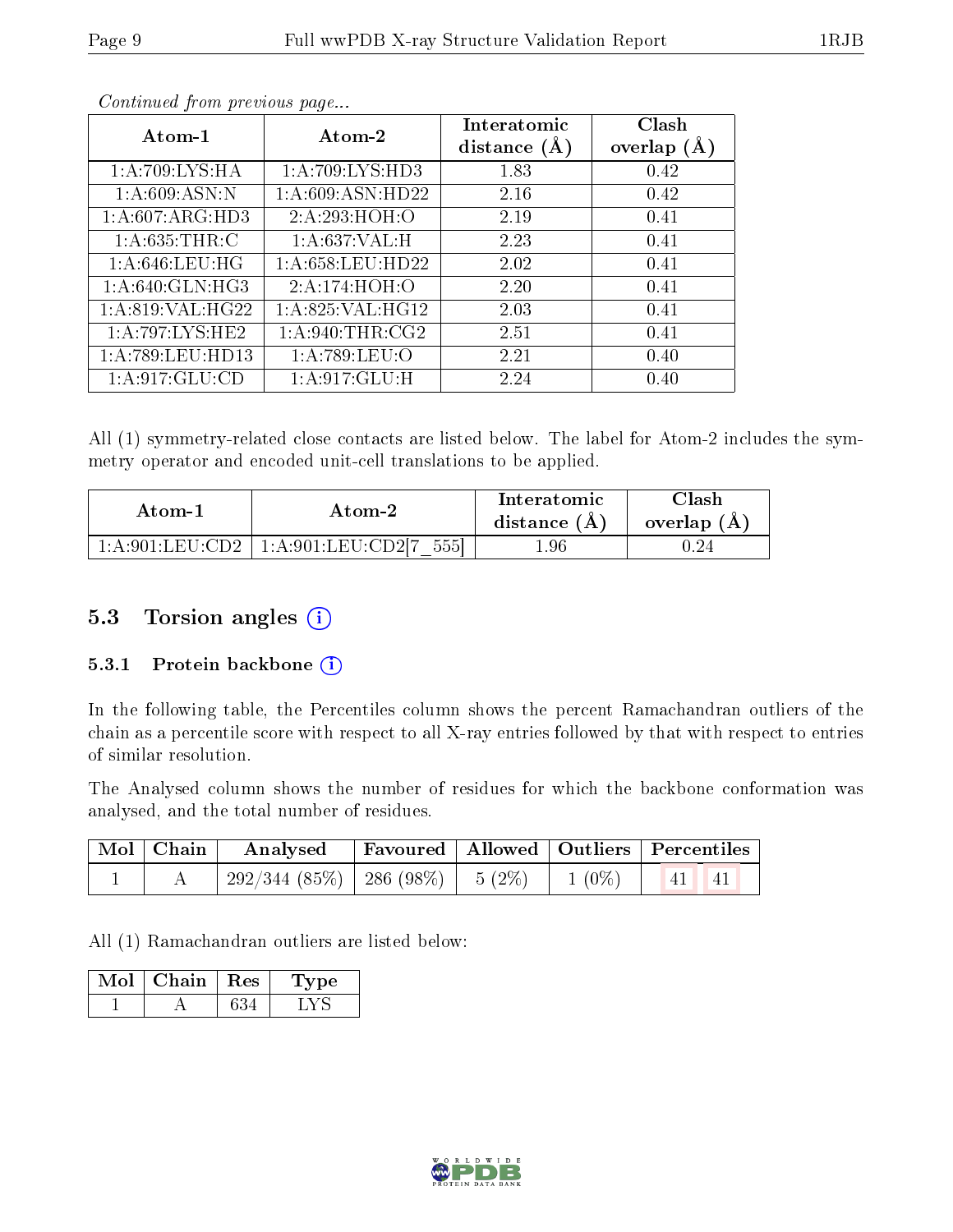#### 5.3.2 Protein sidechains  $(i)$

In the following table, the Percentiles column shows the percent sidechain outliers of the chain as a percentile score with respect to all X-ray entries followed by that with respect to entries of similar resolution.

The Analysed column shows the number of residues for which the sidechain conformation was analysed, and the total number of residues.

| $\mid$ Mol $\mid$ Chain $\mid$ | Analysed Rotameric   Outliers   Percentiles                      |  |  |
|--------------------------------|------------------------------------------------------------------|--|--|
|                                | $\mid$ 261/303 (86%) $\mid$ 252 (97%) $\mid$ 9 (3%) $\mid$ 37 39 |  |  |

All (9) residues with a non-rotameric sidechain are listed below:

| Mol | Chain | Res | <b>Type</b> |
|-----|-------|-----|-------------|
| 1   | A     | 664 | MET         |
|     | А     | 668 | <b>LEU</b>  |
| 1   | A     | 704 | $\rm{ARG}$  |
| 1   | A     | 788 | LEU         |
| 1   | A     | 789 | LEU         |
| 1   | A     | 830 | PHE         |
| 1   | А     | 837 | MET         |
| 1   |       | 845 | $\rm{ARG}$  |
|     |       | 931 | ${\rm ARG}$ |

Some sidechains can be flipped to improve hydrogen bonding and reduce clashes. All (10) such sidechains are listed below:

| Mol | Chain | Res | Type       |
|-----|-------|-----|------------|
| 1   | А     | 575 | <b>GLN</b> |
| 1   | A     | 580 | <b>GLN</b> |
| 1   | A     | 609 | <b>ASN</b> |
| 1   | А     | 667 | <b>GLN</b> |
| 1   | A     | 671 | HIS        |
| 1   | A     | 816 | <b>ASN</b> |
| 1   | A     | 847 | <b>ASN</b> |
| 1   | А     | 903 | <b>GLN</b> |
| 1   | А     | 910 | <b>GLN</b> |
|     |       | 938 | <b>ASN</b> |

#### 5.3.3 RNA (i)

There are no RNA molecules in this entry.

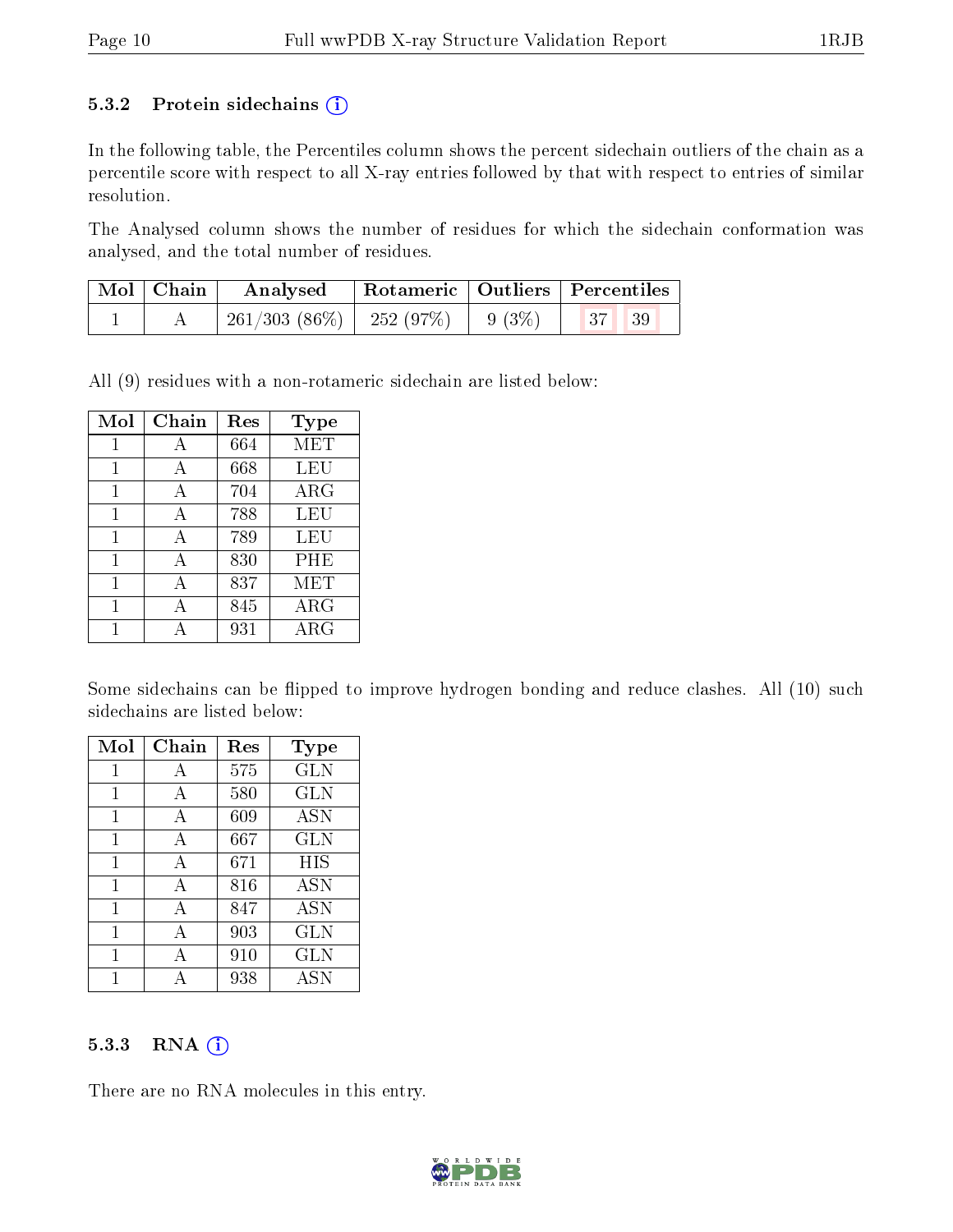#### 5.4 Non-standard residues in protein, DNA, RNA chains (i)

There are no non-standard protein/DNA/RNA residues in this entry.

#### 5.5 Carbohydrates (i)

There are no carbohydrates in this entry.

#### 5.6 Ligand geometry (i)

There are no ligands in this entry.

#### 5.7 [O](https://www.wwpdb.org/validation/2017/XrayValidationReportHelp#nonstandard_residues_and_ligands)ther polymers  $(i)$

There are no such residues in this entry.

#### 5.8 Polymer linkage issues (i)

There are no chain breaks in this entry.